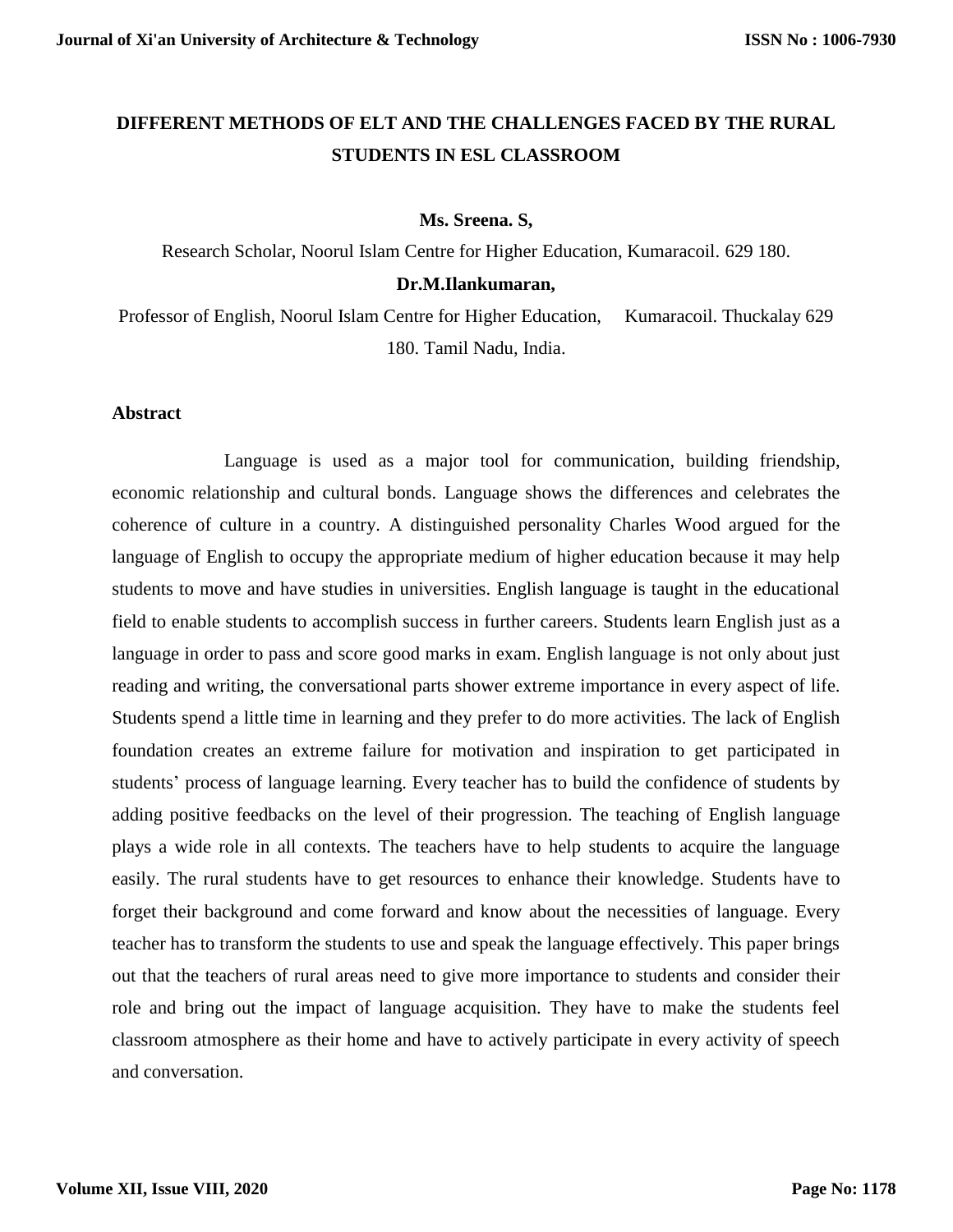**Keywords:** Language, Communication skills, Learning strategies, Cognitive development, Speaking skill.

--------------------------------

**Introduction**

Language teaching has been established as one of the important aspects in the area of English language teaching and learning. In every platform of teaching, language serves an essential purpose. Teaching a language is measured as a complex task for teachers. Even though the concept of teaching is the same, its process varies from one to the other. In the area of teaching, language is strengthened and used for the every aspect of communication and interaction. It is used in the place of communication to connect two or more persons for a context of speaking or discussions. Language is made up of notable sounds and oral systems which are mostly used for communication. The importance of language is explained and analyzed by many scholars and researchers in Linguistics, Science and other renowned areas. By exploring English Language, every individual is recognized to be the citizen of this globalized world.

Teaching a Language is structured as the tool of learning and also helps the students to learn and acquire a new language. It is used for the source of communication, economic relationships and cultural bonds to participate in several contexts. It identifies the differences and connects one culture with the other. From the past history itself, the approaches of language teaching can be clearly analyzed and practiced for the enhancement of students' knowledge. The proper way of language learning helps the students and teachers to know about the current growth and developments of English language teaching. The term 'Language teaching' implies the process of teaching or learning any language. At present, the growth of language teaching has spread out its essence by developing new objectives, scopes and methods.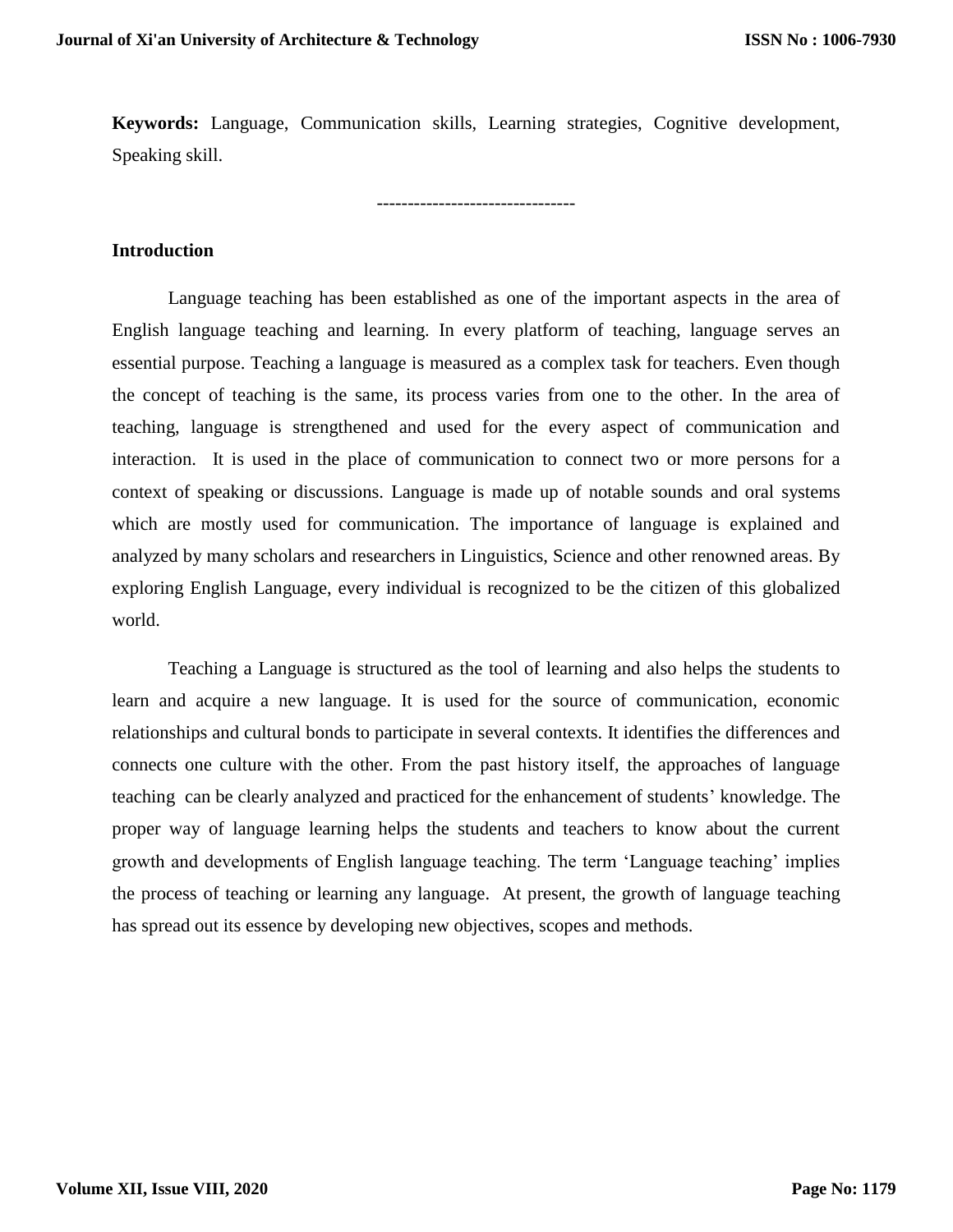## **Different Methods of ELT**

One can easily understand various methods aiming at an innovative role of the teachers to teach a language. Language can be educated to students from the classroom or the outside world. There are several methods and strategies which play an important role for the development of language to get activated in the field of teaching or learning English. The ancient methods of language teaching are entirely different from the present or existing method. The prevalent methods of English Language teaching support students to get easily acquainted with the knowledge of English. These methods of English Language teaching help students to practice and learn the skills of English language easily.

## **Grammar Translation Method**

Grammar translation method is a method which focuses more on learning. This method was implied as the traditional method of language teaching which was used in the last century. It helps the learners to learn things quite easier. The learners are able to read and write by using this strategy. The students learned vocabulary which made them frame good sentences. It gives a big, clear explanation of the structural foundation of grammar. The medium of instruction is made as the first language or mother tongue that is given more importance.

# **Direct Method**

Direct method is a method in which teaching is done explicitly. The two sources, which play an essential role for the condition of language, are made as the first and the second language. Both the areas of learning act as an element for the production of language teaching. This method mainly focuses on the elements of oral interaction, the free-flow of language, and there is no translation. It takes a step ahead to analyze the systematic grammatical patterns and rules. Mainly, the interaction of classroom is conducted in the target language. The intensive study of grammar is seen in this method. Through this method, the important points are explained orally with regards to grammar and rules. Communicative activities are centered by question- answer session between teachers and students. The correct pronunciation, grammatical structures and rules are given highly importance. Teachers make correction to motivate the students to use the language correctly. Every teacher has to teach other students of the classroom to find out the mistakes committed by students.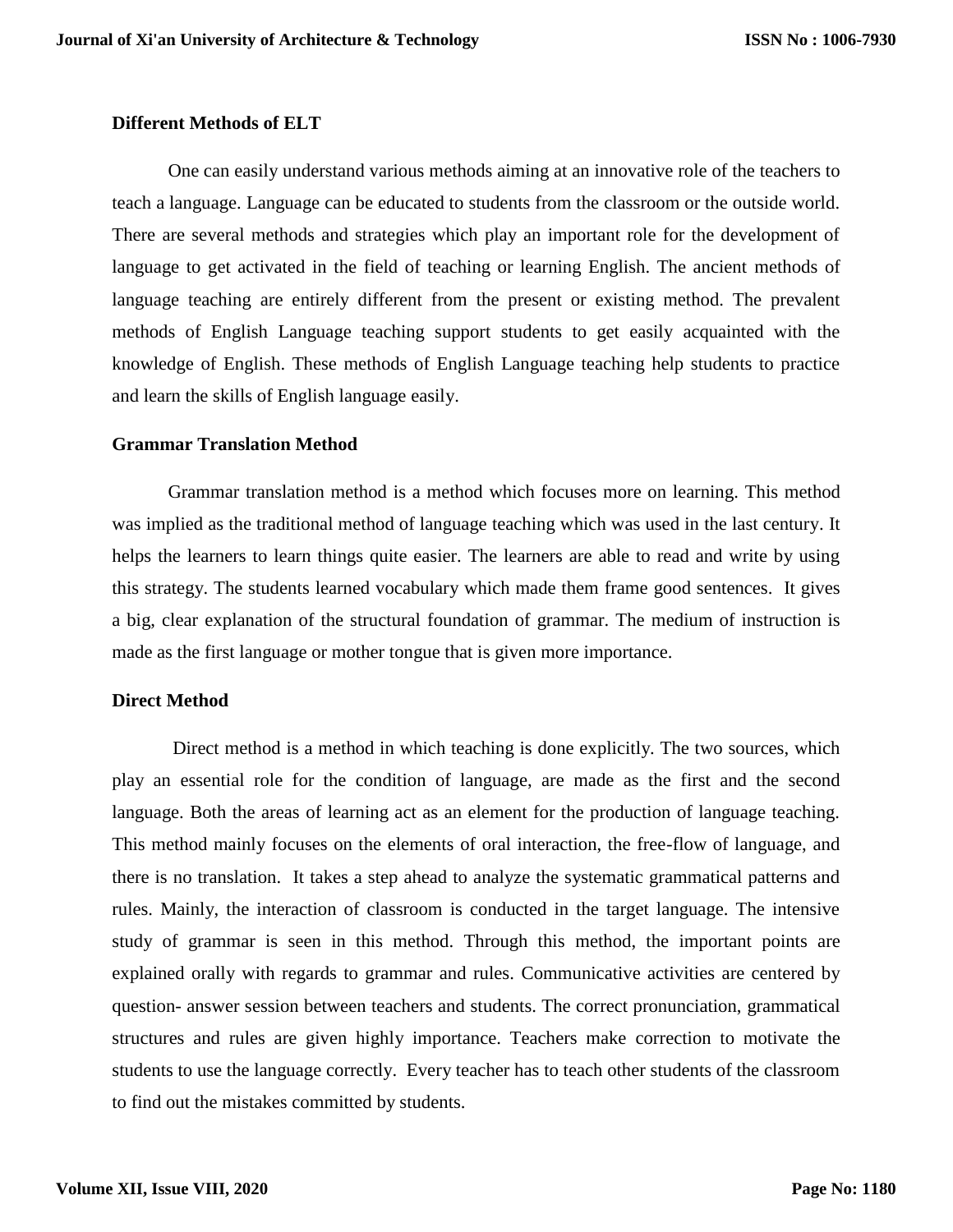#### **Audio-Lingual Method**

The Audio-lingual Method was established in the United States at the time of World War II. The method was mainly brought out for the soldiers to communicate in English. It gradually reached the standard heights to become more proficient orally. With the own assumption from the military side, it was also known as the Army method. It is based on the approach of oral contexts. With the help of this method, new designs of materials are presented in the form of dialogue. The students of English language or any other language imitate, memorize certain phrases, and learn things repeatedly

#### **Communicative Language Teaching Method**

Communicative Language Teaching method gives the introduction of real texts in learning situations. The communicative approach was a response against the grammar translation method and the audio-lingual method. The requirements of opportunities are given to learners not for the purpose of language but to fix the learning process. Fluency plays an important dimension for helping the students to speak orally. Communication brings out the combination of diverse language skills. It is prepared as the process of artistic formation which creates a new atmosphere for students. The process of communicative teaching is conducted through communicative activities. Oral fluency is given more importance than writing. Students are practiced to speak and utter sentences. In every school, the communicative teaching is taught to the students for enhancing their communication skills.

#### **Cognitive Method**

Cognitive Method also plays an essential role for developing students' cognitive skills of reasoning as well as thinking. The term 'cognitive' is widely connected only with the concept of extraordinary capacity. The students of cognitive skill can promote new things by the power of innovation and creativity. It is mainly connected with the mental process which involves and reflects an overlook for learning, understanding things and pictures different concepts. This method is clearly advanced by many researchers and scholars. Hunan beings are made with an inborn capability to learn and use language. They are also biologically capable with a device to acquire language. The students whoever use this method have to learn the rules of a specific form or structure in the foreign language and apply it in every aspect of learning.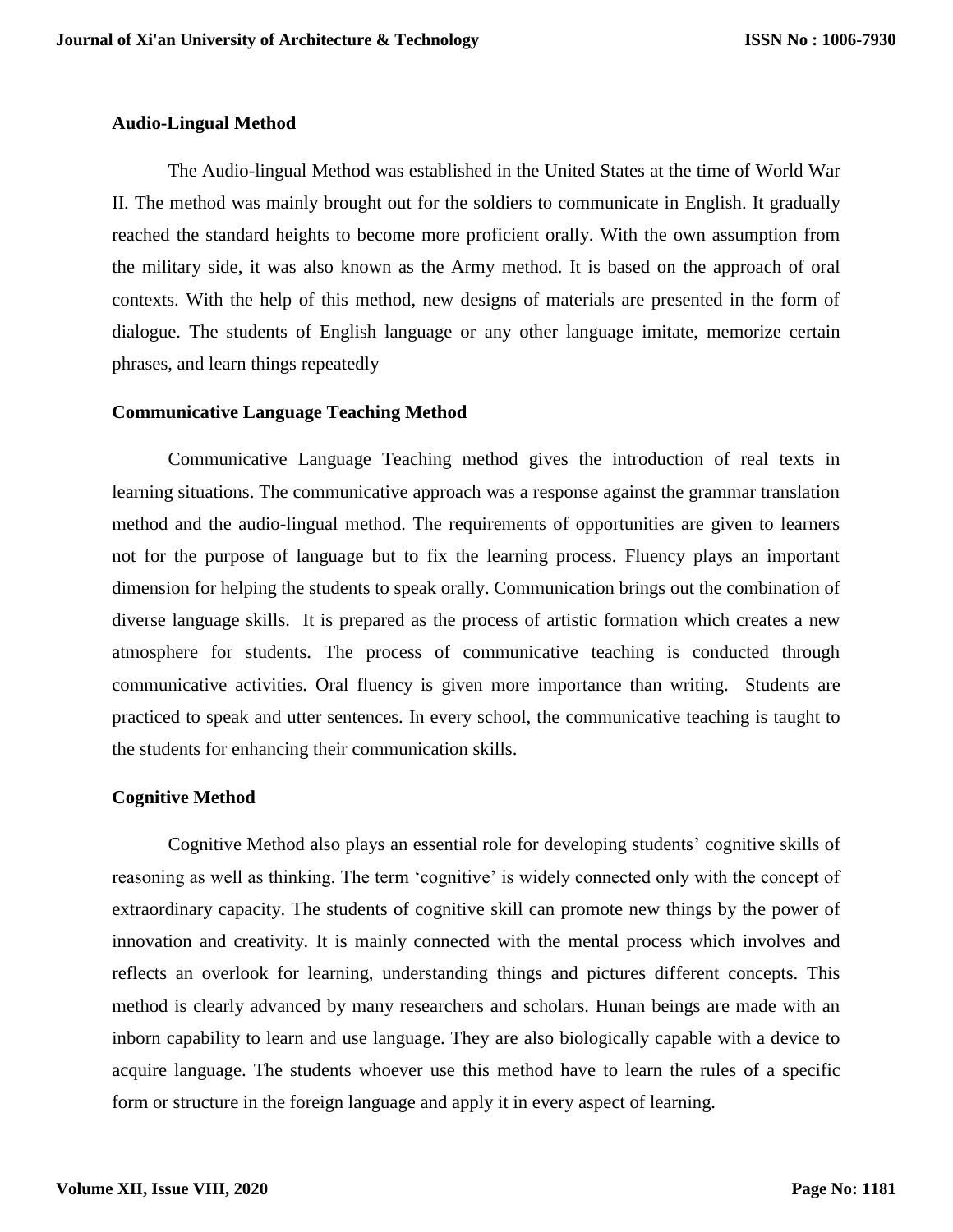## **Naturalistic Method**

Naturalistic Method is also used for the purpose of Language teaching. The method in general refers to Krashan's Monitor theory of modelling and it is considered to be one of the well known theories to learn a second language. The monitor model develops the natural concept of the science. Students are asked to make use of their target language first in terms of listening. It serves an energetic role to heighten the further process of language acquisition After listening too much, students easily apply it for speaking and clear perception of things. The native language plays a vital role to improve better understanding. This method in every context encourages students to speak and use the target language effectively.

## **The Status of English Language in India**

English language in India is made as an official language. It has been used as the authority of higher education, superior classes, and technology. Possibly, English is a language used for opportunities and for the betterment of success. It was stated well by the Indian Educational Commission, When a rank holder migrates to other countries, he is not given the position of a rank holder there. This clearly shows the affective patterns of the system of Indian Education which has no greater proposition in the matter of English language. To eradicate this obstacle of academic growth, a celebrated pattern of the ELT has been presented for the product of curriculum.

English Language is highly used for academic, occupational and for other significant purposes. The status of English brings out the impact of the Language. The language is treated and popularized in every area of education, science and technology. The British Empire helped the Language to get flourished in every aspect. English as a language of India serves numerous necessities for the betterment of society and academic progression. From the beginning itself, it has widely recognized and still it is realized and considered an important languages in the world. In every day to day context, the language of English is deeply rooted and offering a huge number of values. India has adorned the language of English to get standardized and achieved as the status holder. Many people feel pompous to use English as their language because it activates their status to get known to all.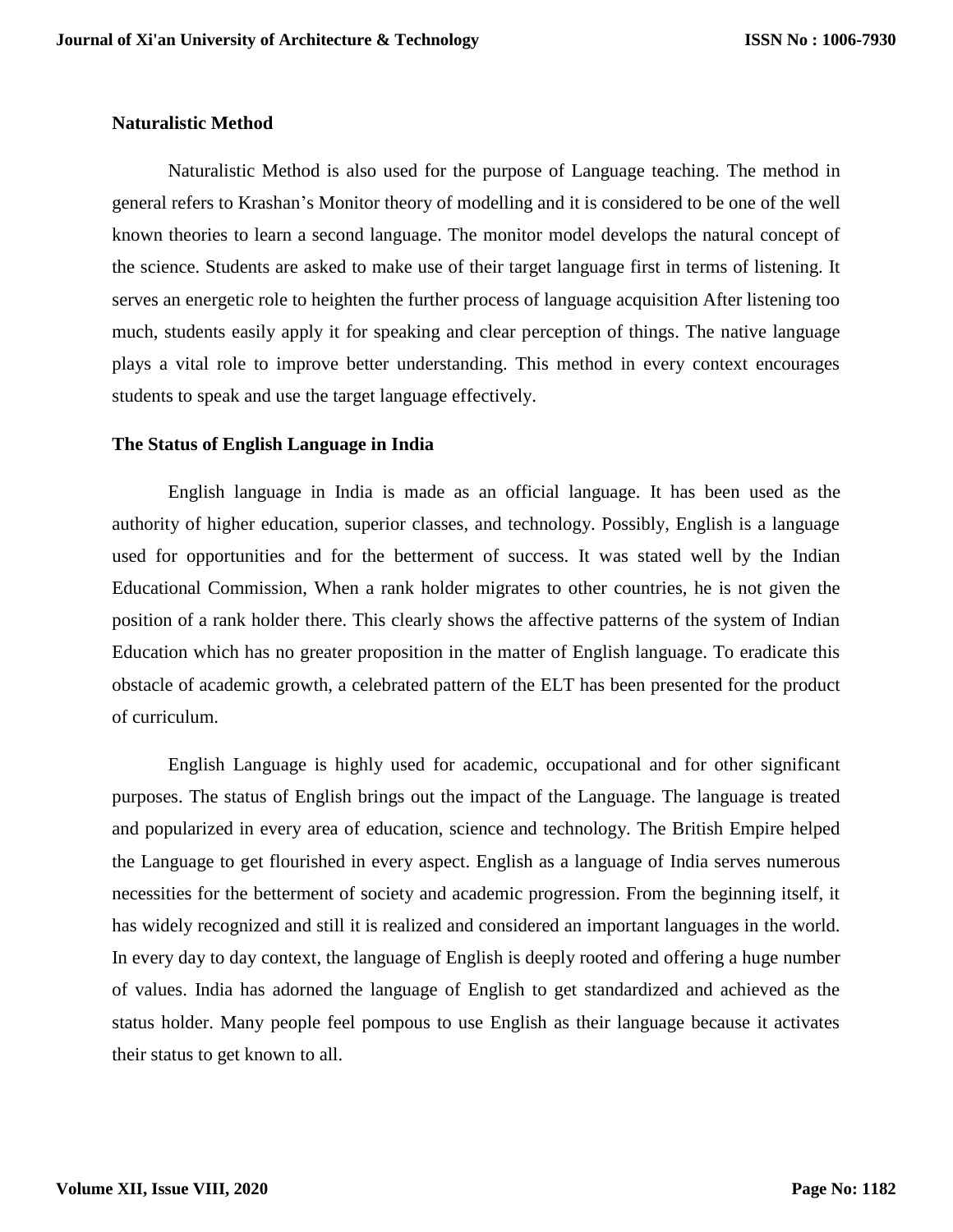## **Growth of English Language**

The growth of English as a second language has reached its standard heights and taken its new form of International language all over the globe. English as a second language has made education grow progressively to propose its importance in the development of science, business and industrial development on the global scenario. Language teaching practice often faces challenges to students and hinders their academic growth because English Language is entirely different from their mother tongue. In schools, students face immense challenges because of the development of English as a Second Language.

## **English as a Second Language**

 In India, English as a second language is treated only as a subject. Taking into consideration, this as a subject students pay attention on it and learn only for fetching marks. The language of English serves important roles in every field of education, business, technology and science. It has applied and created new technological devices for its further advancement. English language has been playing widely an important place in this globalized world. As it has achieved the place of universal language, its extreme presence and abundant values prove to adorn the popularity of education.

The language learners can adopt concepts, techniques and various approaches to develop their ability to fix their brain to grasp and gather information from their teachers. There are various methods and approaches which strengthen the skills of listening to participate in the field of teaching to explore the underlying ability and capacity of students. Teaching English can be done in schools through these methods for the betterment of students' knowledge and extraordinary skills of creativity, innovation and outstanding performance. English language gives more values to schools and helps students to manage things easily. The students can easily learn and use the English language if they completely participate in the process of acquisition.

English Language teaching is entirely different from the first language in form and function. Teaching English as a second language implies teaching the same to students whose mother language completely differs. The language which the student adapted during their childhood stage is marked as the mother tongue or the first language. The teaching field of English language has widely reflected different names for teaching methods and process of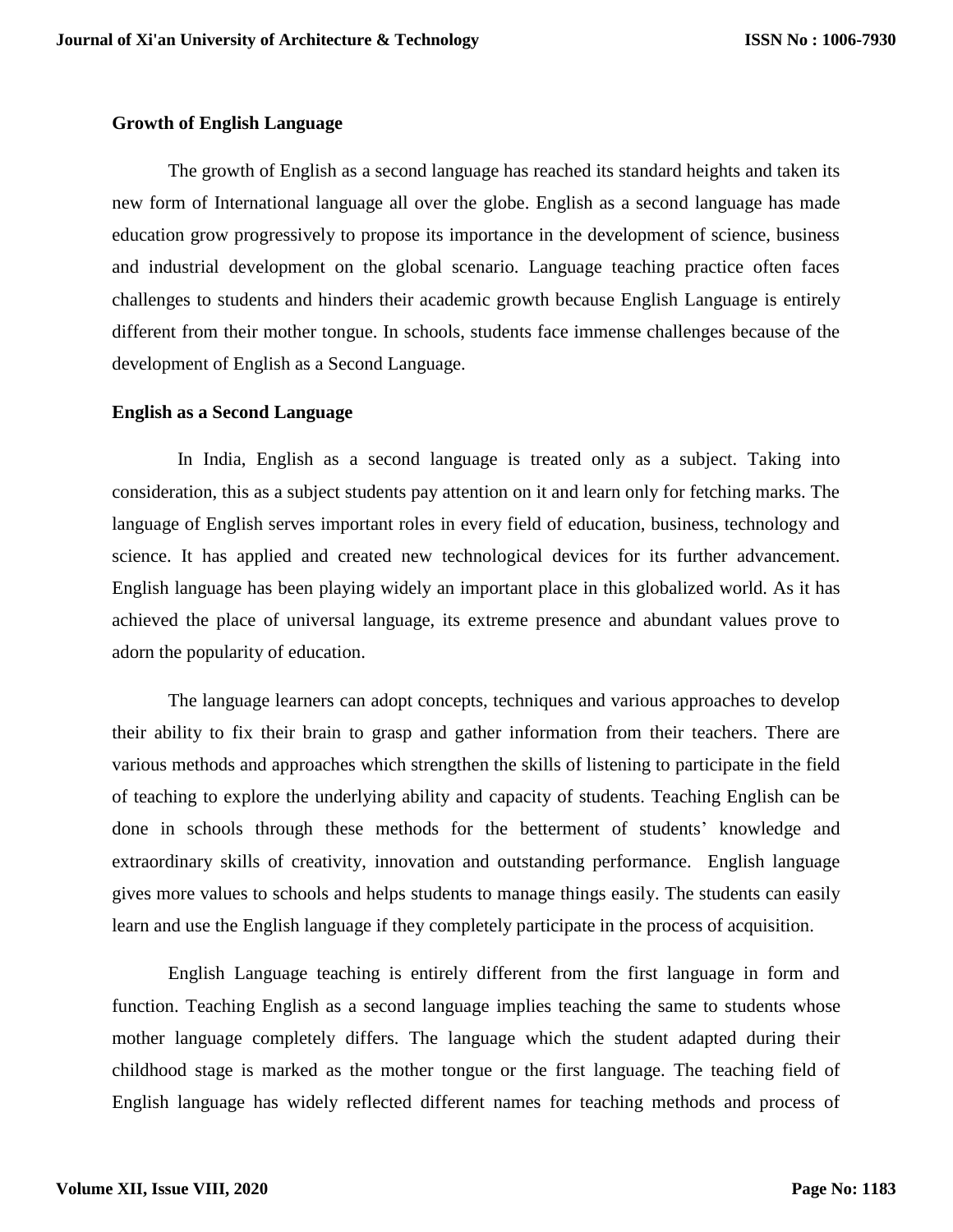English. The two terms teaching English as a foreign language and the next one is teaching English as a second language. The teaching of English has expanded and highlighted the growth of English Language. It has been widely considered for the development of students career and phase of life.

English language teaching examines the current practice and the application of innovation in teaching and testing the language skills of students. This provides knowledge to design and contribute materials for learning and teaching. In order to develop creative and innovative skills, English language teachers have to be well organized and need to plan and provide creative and interesting lessons to assess the performance of students. The English language teachers have to play an effective role and construct the creative skills of students. Every teacher has to bring out the latest developments in English language teaching.

English is used as a second language in India and because of its extreme importance in the field of education it is treated as a compulsory subject. The journey and way of learning English towards an accomplished goal is decreased down because of various problems of teaching English. Most of the English teachers are gaining trainings to implement new devices in the field of education. However, the teachers fail to train their students and implement these ideas in the classroom situations. Active participation of the students through group or pair activities has to play an important role in the place of classroom talks and discussions. Traditional classroom teaching will not develop students English language because of the lack of text materials design and approach.

#### **English as a Subject**

In school, English language teaching is not treated as an important one. Teachers come and just read the textbooks and leave the classroom. In several times, students feel completely troubled to study and remember things. Only a little importance is given to students to involve in the skills. One can analyze that school often focuses more on other subjects such as Mathematics and Science not on English language. Teachers who are not well qualified are made to teach English and this act as an issue for students to use English.

Every School is always busy with participating competitions, and getting awarded, but the learning track is missing in the career of students. Learning English as a skill can promote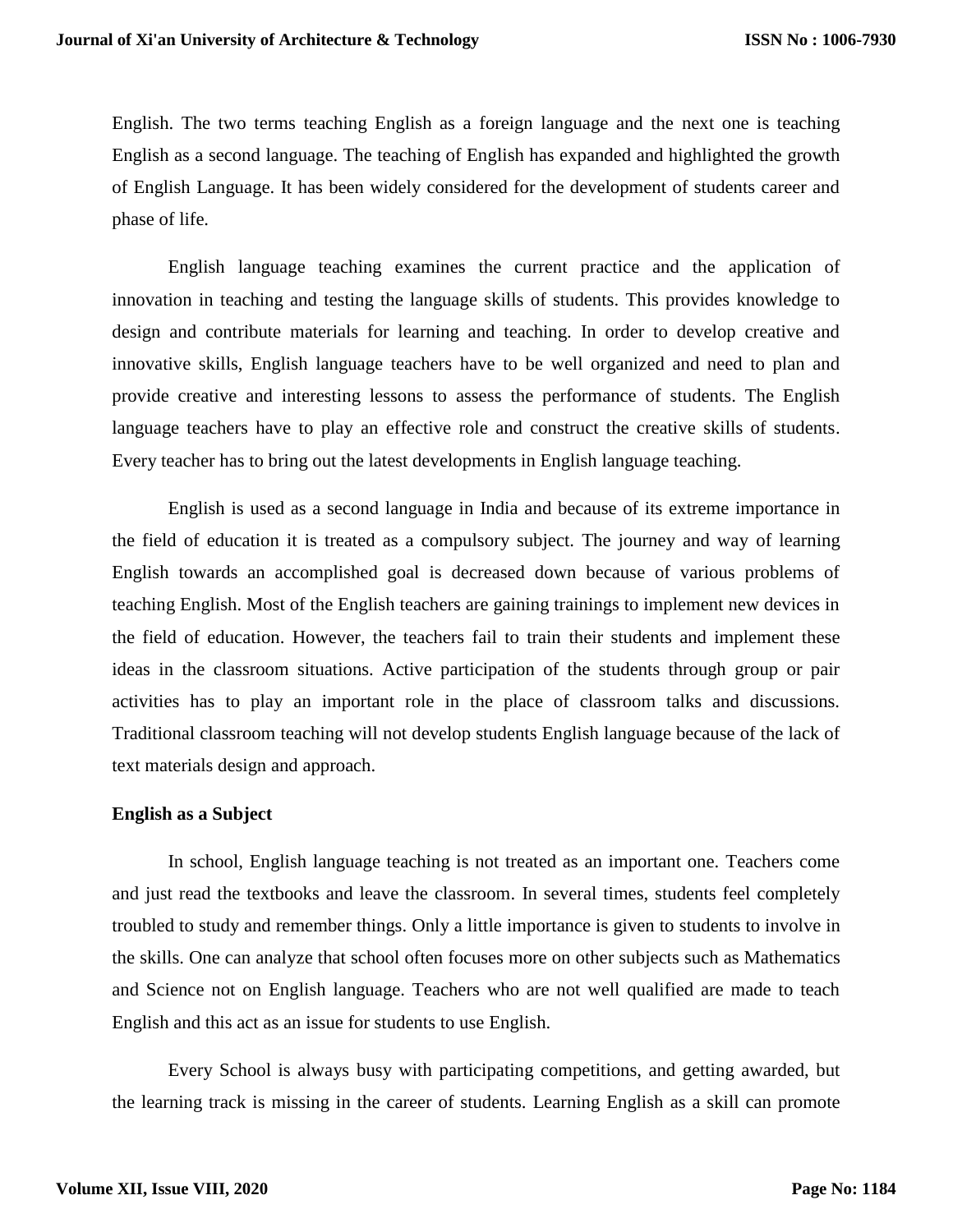abundant goals in the system of education. Students lack the knowledge of English and they are not able to listen and convey what others say. The rural students are not given enough opportunities to show out their qualified skills in place of education because of rare focus on the classroom environment. The rural students of English language find the language as a quite harder subject which hinders their academic career.

## **Lack of Exposure**

Most of the rural students feel bad about the English language because nobody shows them the right way of learning. The students fail to find out the right track of language learning process. Teaching English as a second language seems to be the greatest problem in place of education, practice and new contribution. New problems arrive in the life of rural students because of the lack of advanced facilities in educational systems. The growth of educational system has grown up broadly by connecting students and the world to promote knowledge of students to observe more difficulties in order to tackle an English speaking atmosphere.

The rural students struggle a lot to use English as the second language because of the lack of exposure towards the language of English. The students feel challenged a lot by experiencing things in the field of education. The problems of teaching English are regarded to be a great issue because teachers as well as students fail to get related text materials and sources for reference. In rural areas, students and teachers can view that the prescribed books in the area of education are in shortage and never allows the student to learn and produce new things. In rural areas, the teachers also experience a poor background as students, so both of them cannot use the sources and materials of English language appropriately.

The teachers of English language especially rural areas get little expenses in their profession but and it supports their life only. Teaching English is exposing out enormous problems to teachers because of heavy scheduled work and lack of technological equipments. Teachers face a lot of problems to help students to acquire English language effectively. The Kothari Commission of English Language has mentioned there is severe anxiety in many places that there is more, teaching but comparatively too little of good teaching. Another foremost issue which occurs in the field of teaching English is marked to be the gap between teachers and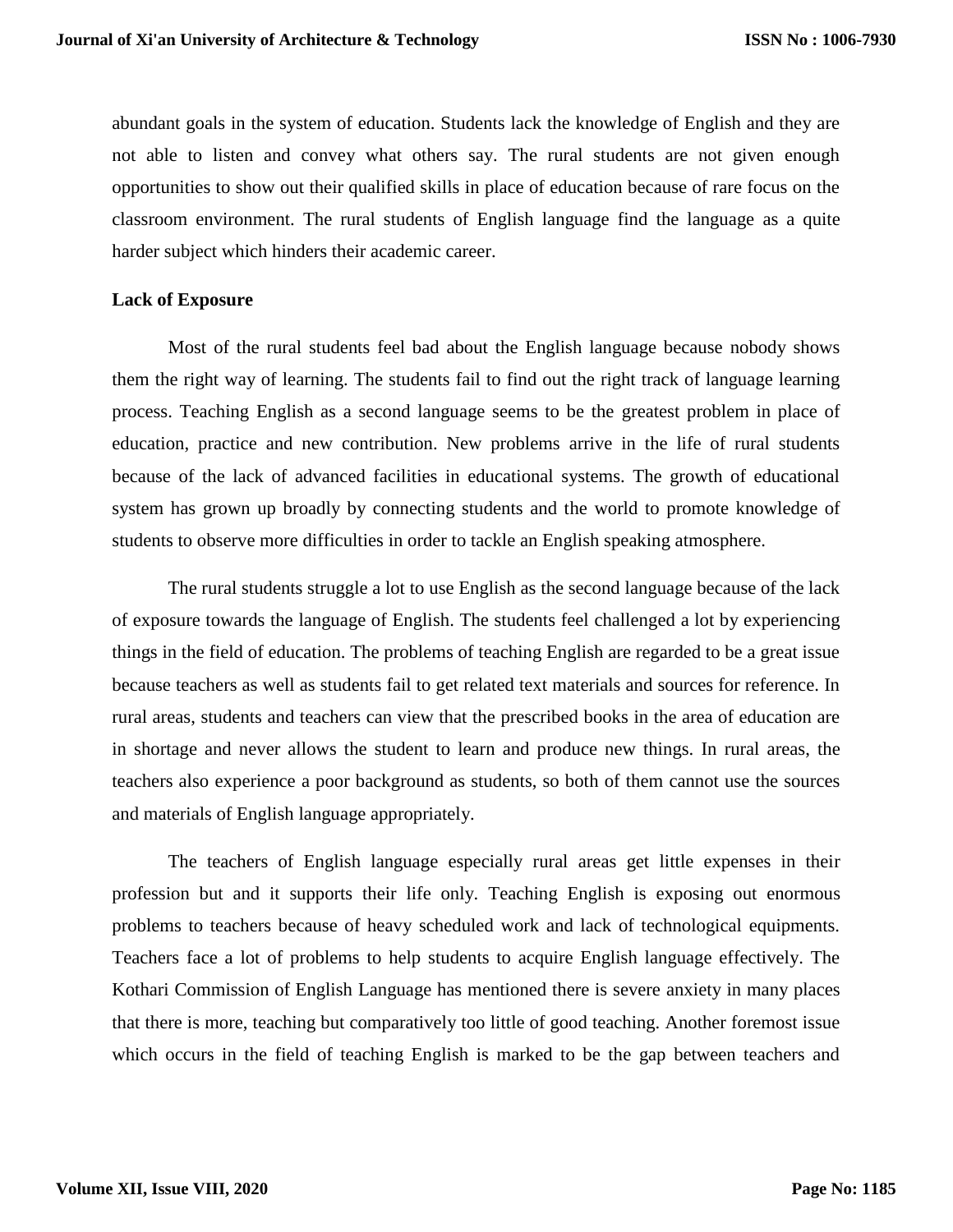students. Teaching English seems to create more problems and hides its impact because of its less focus on aim, scope and objectives in rural contexts.

In India, one of the biggest concerns of educators across the world is to make young learners be prepared and get ready for the future. Education is something which is promoted to be a well structured one and it is achieved all over India. The main problem that rural students experience is because of the advancements and innovations in the field of technology. The new technological innovation has brought further changes and inventions in the urban area and this improves the quality of education in terms of rural students. The rural area students and their learning process is completely eradicated which never focuses on the realm of thoughts, feelings and ideas. Most of the schools in rural areas are led out by governments. The power of government makes the system of education to experience numerous changes.

The background of rural students' is entirely poor so that they cannot approach advanced technology for further accomplishments and creations. The rural students' poor focus and less quality of education make them struggle a lot to pursue in their career. Rural students fail to get enough atmospheres to practice the skills of English language teaching and learning. The rural students get less and fairer opportunities in order to expertise in the system of education. To share the knowledge about recent trends and technological innovations students have no exposure towards the modern world and frame new ideas to proceed in education. In rural areas, students have less number of teachers when they are not able to approach and find answers for the existing problems.

#### **Lack of Employment Opportunities**

Employment opportunities are not provided to the students in village which force them to get isolated from the ecosystem and leave the village to be deprived and handicapped. The rural students of every educational field hurt a lot because of the existing economic problems. The economic statuses of students bring out the poor background of rural students in the place of language learning environment. This environment seems to be a platform for students to develop their ideas, and concepts significantly.

Traditional way of thinking plays a significant role in the life of rural students. Students always fail to receive the message because of poor understanding. The students of rural area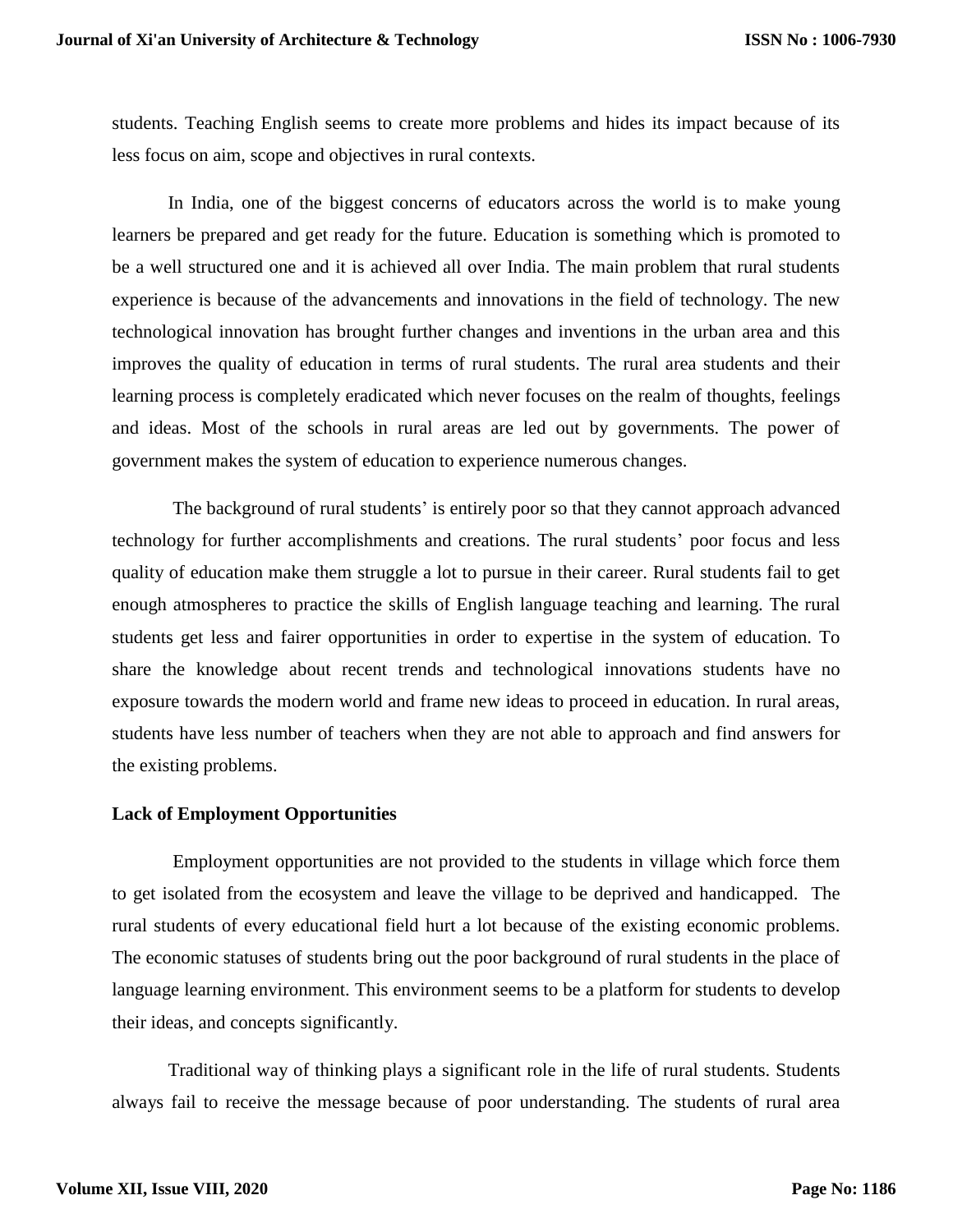suffer a lot because of the low level of education to percept developmental efforts and new technology. Lack of confidence grows in a student that never allows them to move forward in their life of success and achievements. Students' lack of motivation and additional interest seem to withdraw their knowledge of advancement and implementation. The educational system of rural areas follow vernacular and local language medium to teach students. Students find to be less effective in learning English because rural language teachers are proved to be less efficient to teach and use English.

The rural atmosphere fails to provide students the opportunity to speak and learn English. Teachers are paid less in rural areas and they do not spend enough time with their students. Teachers' lack of knowledge makes students be poor and weak in studies. Parental involvement is not seen in the life of rural students because they fail to progress in their home tasks and assignments. The price of teaching materials and sources are too high. Students of rural areas get less opportunity to practice and involve in the skills of listening, speaking, reading and writing.

Students have to feel the technological participation and new innovative practices involved in their studies. The students of rural areas have to get acquainted with urban centres. The teachers have to make a separate environment for students to learn and use English. Students can get learning materials from schools and practice them at home in order to improve the reading skills. All the required materials have to be equipped in the classroom environment. Teachers have to explain in detail about learning materials to students. Every teacher has to focus on the subject of learning and not on teaching only.

Each student varies from one to another in the process of acquiring a language, it is the duty of teachers to shape the students in using the language effectively. In rural educational systems, teachers can promote the educational growth by providing related teaching materials, videos related to teaching, subject materials, good presentations and educational advancements of software. These things will definitely educate the knowledge of students and enable them to make out their footprints in the place of education. Teaching learning process has to freshen out its function by performing out its informative goals with regards to achievements and new advancements.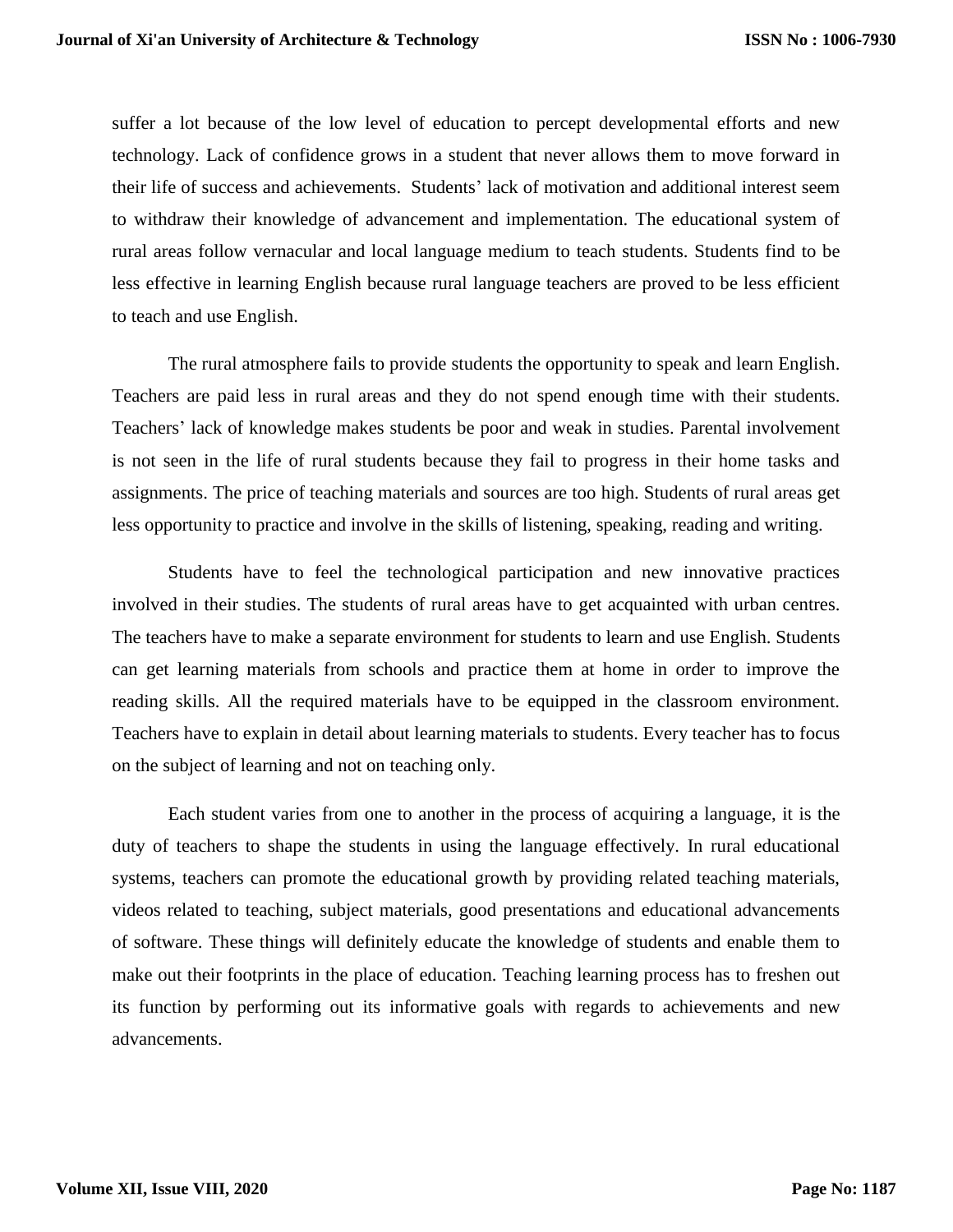The problem rural school students can be overcome by advanced technological innovations and model tools for equipment in teaching learning English. The advanced tool and technologies provide a vast communication with creative experts and high quality of materials. In order to develop and empower human resources of rural area in terms of their psychology, skill, knowledge, attitude and other abilities, the students have to experience classroom environment for changes to take place. Every student has to work for their betterment through advanced technology and innovative adaptations. The students of rural area have to seek for better resources to enhance and educate their skills of communication. Teachers have to teach the students to get them involved with innovative things in the field of teaching learning English. Many theories have been established for the purpose of language teaching. These theories influence the field of linguistics and psychology which help others to get inspiration from many approaches to the teaching of English as a second language. The study of these theories contributed the extreme growth of applied linguistics. Linguistics plays an important role to shape and structure the patterns and forms of language.

#### **Various Theories of ELT**

The term behaviorism has been coined from the representation of school of psychology. Language can be easily acquired through behaviour. The learners of language are considered to be organisms that can be conditioned to produce a response. According to Skinner, teachers have to learn the way of teaching and they need to teach effective values to students. This theory implies that the learners have to respond to environmental stimuli which act as the mental state of learners behaviour. Individuals are helped to learn and behave in order to condition the outcome of language. The concept of behaviorism can be easily realized by all. Behaviorists believe that an individual's responses to environmental stimuli shape and alter their behaviour. The children are expected to produce the result of learning through their creative and innovative presentations.

Cognitivism theory attempts learning as an active process in which learners construct and internalize new concepts, ideas and knowledge based on their present, past and future knowledge. In this process of Cognitivism, knowledge is considered and given more importance for the production of understanding. In this theory, learning is made as a search for meaning. Usually, everyone knows that learning is tended to be the intensive participation of various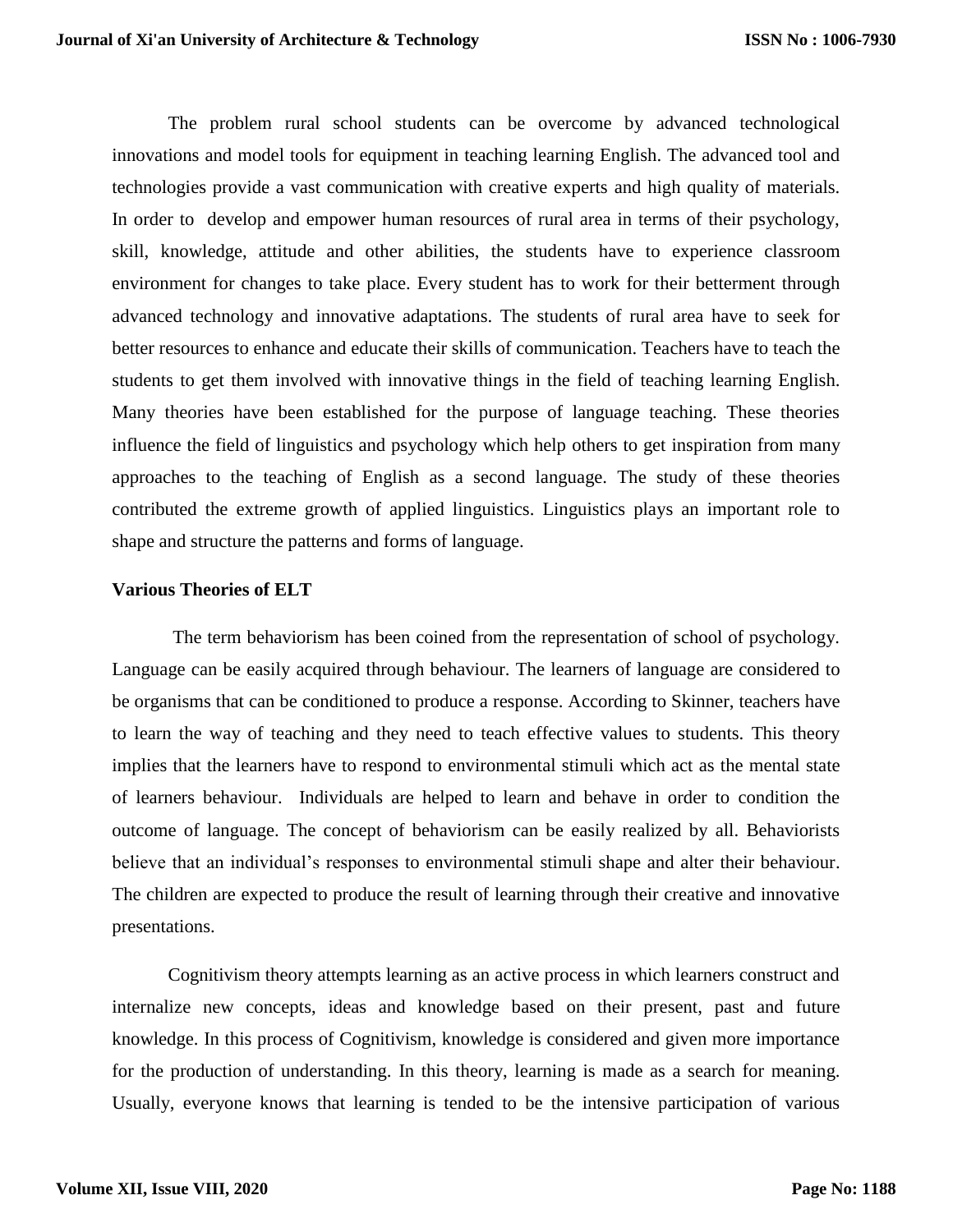forms, structures and meanings. It involves language and higher thinking. Learners come forward to apply new things in the field of language learning. It is marked as a social activity which is meant only for the betterment of individuals. In order to learn any language, motivation is needed for students from the teachers. Teachers have to motivate the students and lift them to do more works for their betterment. This theory is more concerned about children rather than all learners. It focuses more on student's development than on learning. It does not bring out any information of learning or detailed behaviors.

The objective of the theory is to explain the functions and processes by which the infants learn and distinguish things from the outside world which help them to think and answer according to its context. Through this assumption, children and learners are made to learn and use English in every context. The idea that children learn best through doing and actively exploring tend to form the transformation of language to get accessed by every student. These ideas are in practical use to help the students' source of understanding and communicating with children, predominantly in the field of education.

The teaching of English language is playing a wide role in all contexts. The teachers have to help students to acquire the language easily. The rural students have to get resources to enhance their knowledge. Students have to forget their background and come forward and know about the necessities of language. Every Teacher has to transform the students to use and speak the language effectively. The teachers of rural areas have to give more importance to students and consider their role and bring out the impact of language acquisition. They have to feel classroom atmosphere as their home and have to actively participate in every activity of speech and conversation.

#### **Conclusion**

English Language has been a tool for communication and the way to interact among people to share their emotions. English language is transforming its different communicative structure in recent times and in the process. It has increased its purpose to develop the communication skills. Language development is one of the key milestones during early childhood development. A significant part of a child's social and intellectual development mingles on reaching this milestone. Language stimulation helps to develop the language ability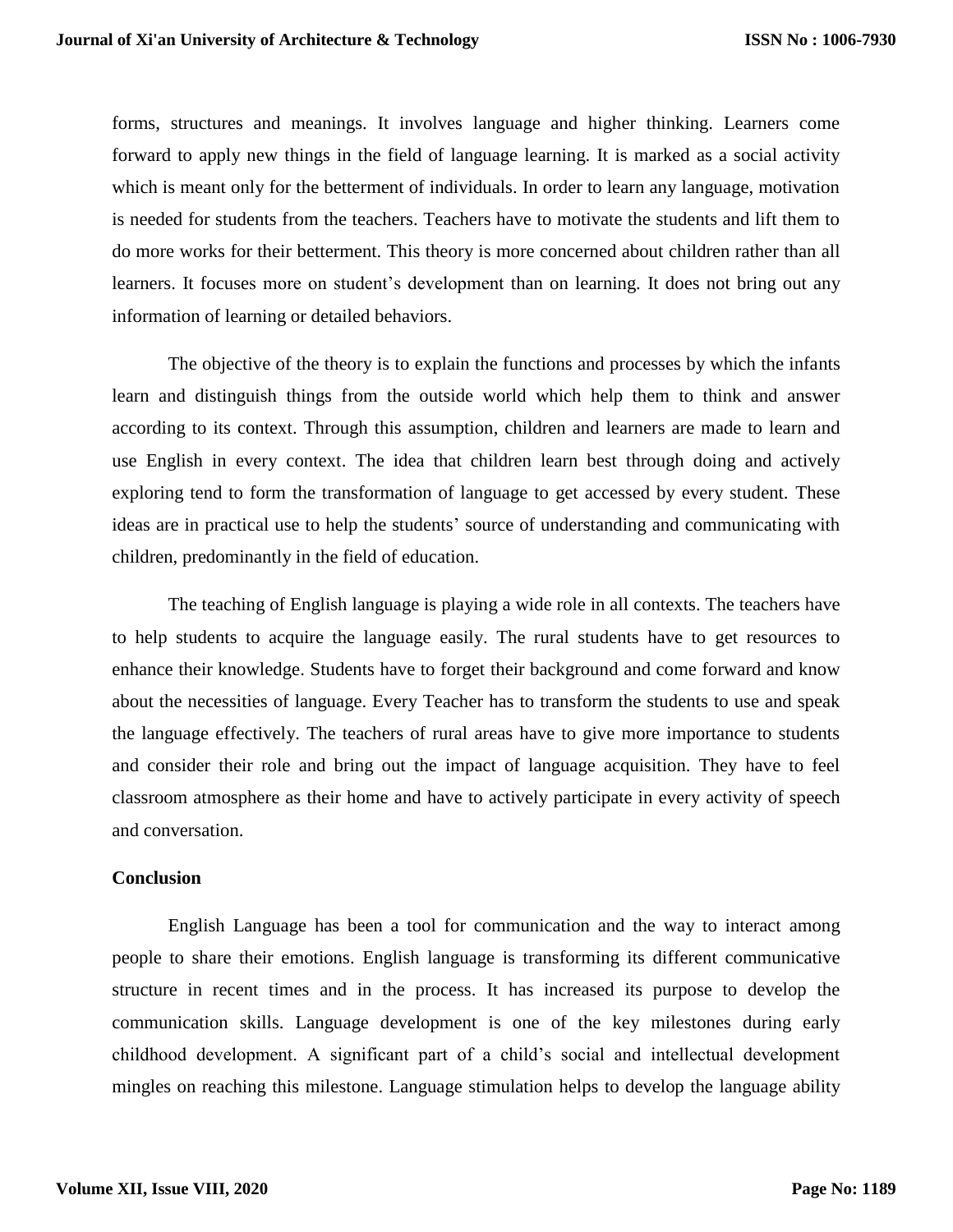at any level of learning stage. Language development is not a natural or an automatic process. Developmental speaking has, thus, become a powerful way of promoting communication skills of a person. Learning strategies will help the learners to achieve the cognitive development and acquiring speaking skills in second language.

## **References**

- Abilasha R, Ilankumaran M. "Challenges Faced by Teachers in the classroom: An Overview on Modern Scenario"*. International Journal of English Language, Literature in Humanties.* Vol. 7, no. 3, pp. 731 – 739.
- Alderson, J. *The Politics of Language Education: Individuals and Institutions*. Brisol, Multilingual Publisher, 2009.
- Cameron, L. Teaching Languages to Young Learners. Cambridge University Press. 2001.
- Dorney, Z. Motivational Strategies in the Language Classroom. Cambridge University Press. 2001.
- O'Malley, J. M. "Some Applications of Cognitive Theory of Second Language Acquisition".

Studies in Second Language Acquisition, 9, 287-306.1987.

- Ilankumaran, M. Micah V. "Challenges Involved in Imparting English". *International Journal of English Language, Literature in Humanities.* vol.7, no.3, pp.825- 836.
- Jordan, Geoff. Theory Construction in Second Language Acquisition. John Benjamins Publishing Company, 2004.
- Nelson, Brooks. *Language and Language learning*. New York, Harcourt, Brace and World, 1960.
- Nunan, D. *Second Language Teaching and Learning*. Heinle Publisher, 1999.

Phillipson, Robert. "The Future of ELT." *The Guardian*, Nov. 2003.

Pinter, A. *Teaching Young Learners.* OUP, 2006.